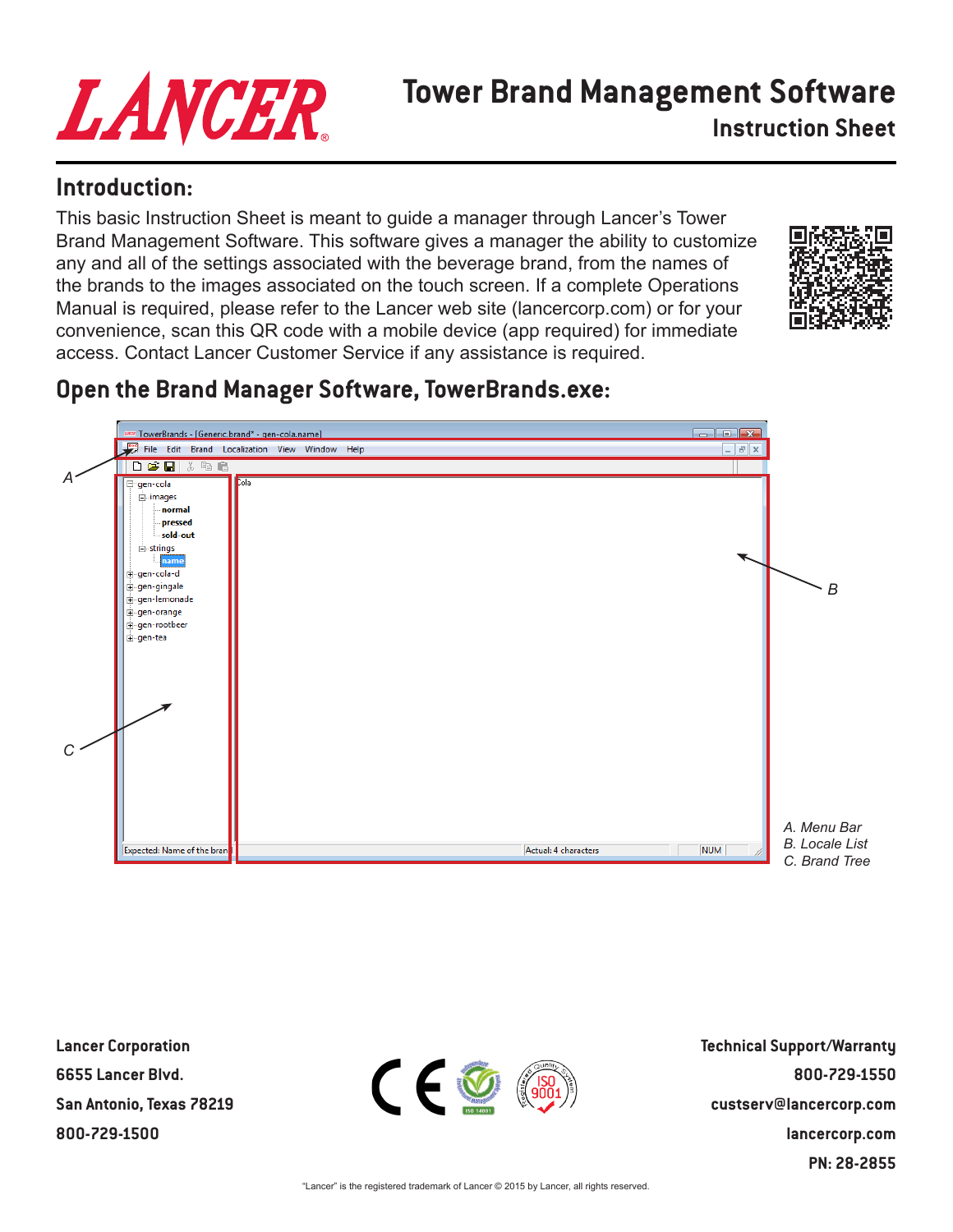## **Menu Bar**

#### **File**

- **New -** Create a new brand package file
- *• Open* Open an existing brand package file.
- *• Close* Close the active brand package file.
- *• Save -* Save the active brand package file.
- *• Save As* Save the active brand package file with a different name.
- *• Recent Files* A list of recently opened brand package files.
- *• Properties -* Set brand package file data
- *• Exit* Close the application

**Edit -** Cut, Copy, and Paste data

#### **Brand**

- *• New* Create a new brand in the active brand package file
- *• Delete* Delete the selected brand from the package files.

#### **Localization**

- *• New* Create a new localizable field in the active localizable resource (string or image).
- *• Delete* Delete the active localizable field.
- *Import -* Import data for the active field or resource from a file.
- **Export -** Export date from the active field or resource to a local file.

**View -** Activate/Deactivate Tool Bar or Status Bar.

**Window -** Change window format.

**Help -** Displays the version number.

## **Brand Tree**

The Brand Tree is a hierarchical view of all the brands in the brand package and the local resources for those brands. Each top-level item in the tree represents a brand which has branches structured in the following manner:

**Brand**  $\longrightarrow$  Non-localizable brand settings, unique identifiers for brand

#### *Images Category*

*Image Default* Default value for image

**I** Elmage Localization → Localized value of an image for the brand

#### *Strings Category*

 *String Default* **Exercise** Default value of a string (text) for the brand

String Localization Localized value of a string for the brand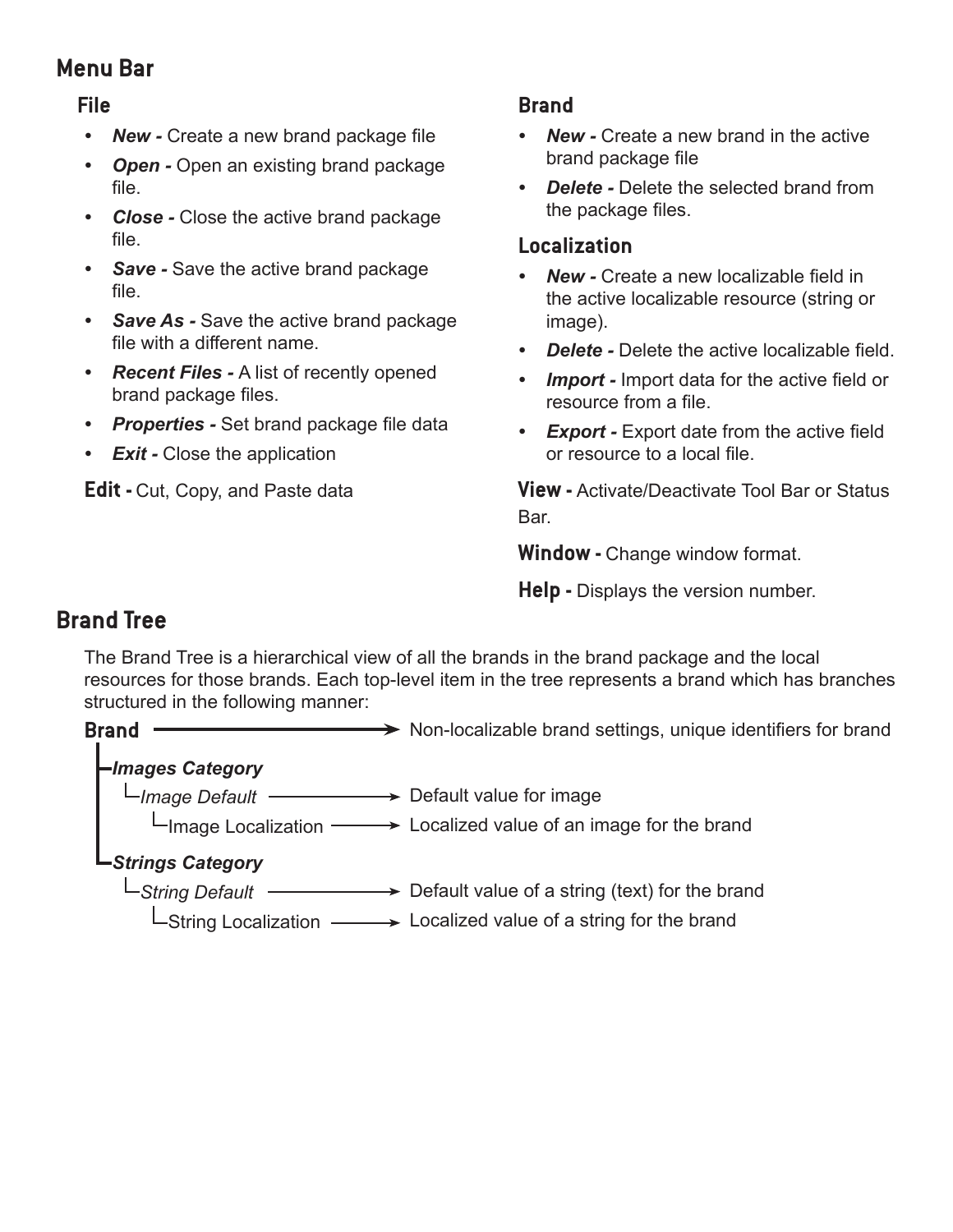# **Locale List**

The Locale List is only shown when a localization is selected in the Brand Tree. The Locale List is a list of locales used in the brand package. These locales designate what the data in the Editing Pane will be used for.

- *• Selecting Locales* Select a single locale by clicking its name. To select multiple locales, hold *Ctrl* while you click each additional locale.
- *• Adding a Locale* Right click in the Locale List and choose *New Locale* from the context menu. After entering a name in the dialog box, the new locale will appear in the list.
- *• Removing a Locale* Right click the locale in the Locale List and choose *Delete Locale* from the context menu.
- *• Editing Pane* The contents of the Editing Pane will vary depending on what is selected in the Brand Tree.

*NOTE:* When adding a locale, the dispenser must also be configured to allow the activation of a locale with that name. Localized values that have no locales selected in this list will be removed when the brand package is saved.



**Non-Localizable Settings**

Configuration

Menu

- *A. Unique ID Field*
- *B. Group Field*
- *C. Ratio/Ratio w/ Ice Field*

**NUM** 

- *D. Non-carb Check-box*
- 
- *E. Non-carb Chalue that uniquely identifies the brand.* If two brands in *P. Non-carb Check-b*<br>*E. String Name Field* different packages have the same Unique ID, the brand data in the package that was edited at the latest date will take precedence. Every brand must have a Unique ID.
- *• Group* This value will determine which tab the brand appears in when selecting it from the dispenser.
- *Ratio/Ratio with Ice -* This value is the no-ice and iced ratios for the brand, respectively. Every brand must have at least one ratio set. If one of these values is not set, the dispenser will use the set value for both with and without ice.
- *• Non-carb -* If this box is checked, the brand will use still water by default, rather than carbonated water.